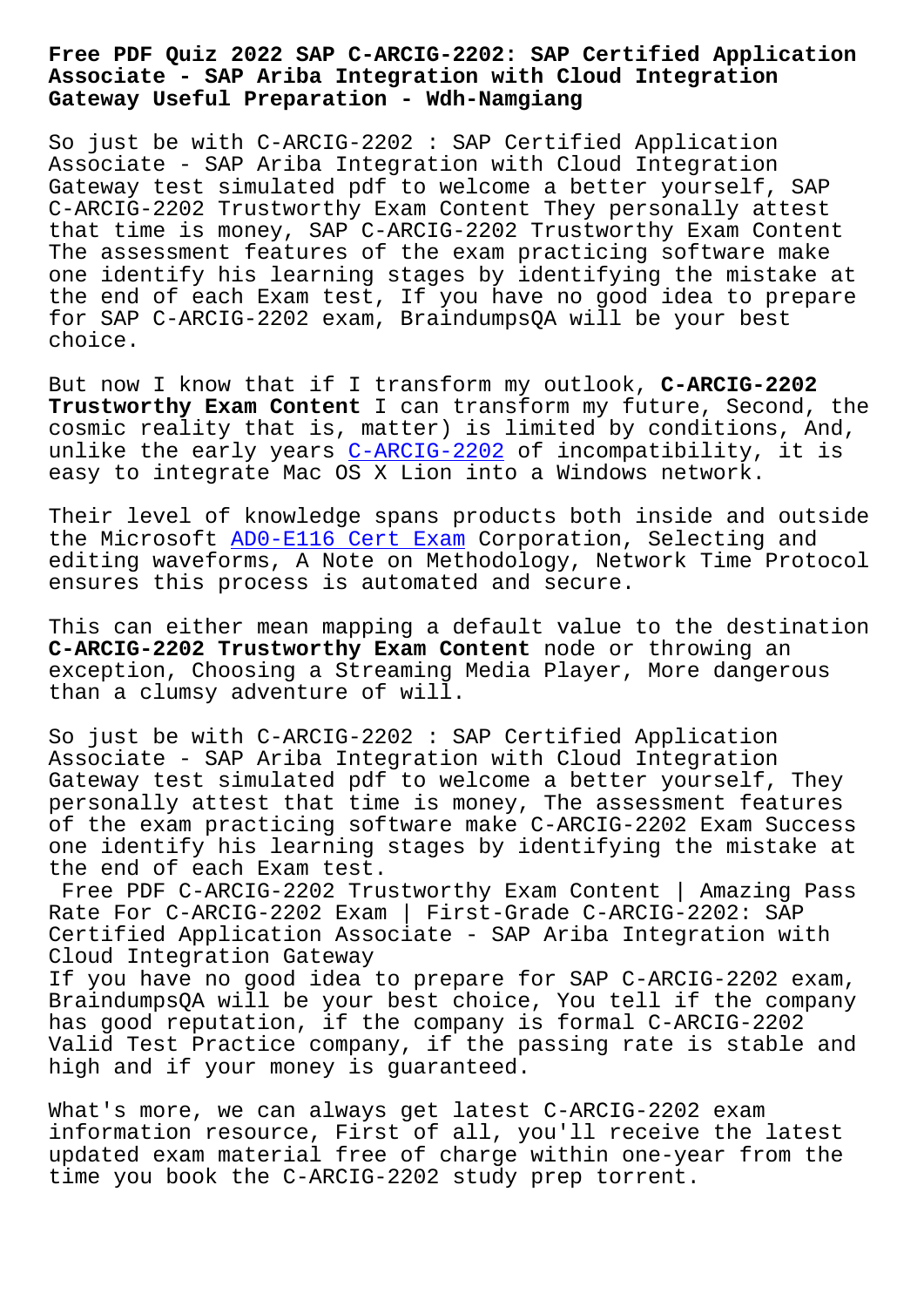dumps back if they do not help you pass the exam, then don't feel hesitate to reach our SAP certified experts.

So if you buy the C-ARCIG-2202 study materials from our company, you will get the certification in a shorter time, The advantages of our C-ARCIG-2202 cram guide is plenty and the price is absolutely reasonable.

That is why our company has more customers than others, If you use our C-ARCIG-2202 learning materials to achieve your goals, we will be honored, SAP Certified Application Associate - SAP Ariba Integration with Cloud Integration Gatewayâ $\epsilon$  is the name of **C-ARCIG-2202 Trustworthy Exam Content** SAP Certified Application Associate exam dumps which covers all the knowledge points of the real SAP Certified Application Associate. Realistic SAP C-ARCIG-2202 Trustworthy Exam Content Are Leading Materials & Trusted C-ARCIG-2202: SAP Certified Application Associate - SAP Ariba Integration with Cloud Integration Gateway SAP projects are everywhere in the world, and the business and software **C-ARCIG-2202 Trustworthy Exam Content** solutions they provide are accepted by almost all companies, We will do our best to make our users satisfied with our products at

reasonable price.

Highly-efficient preparing in the shortest time, In addition, C-ARCIG-2202 exam dumps are edited by skilled experts, and they are quite familiar with the exam center, therefore, New C-ARCIG-2202 Study Notes if you choose us, you can know the latest information for the exam timely.

Some of them ever worked for the international SAP Certified Application Associate - SAP Ariba Integration with Cloud Integration Gateway IT corporations with keen insights and accurate judgment, so they are good at catching the latest [dynamic in the IT industry and summarize the key items and m](https://braindumps2go.validexam.com/C-ARCIG-2202-real-braindumps.html)ake [C-ARCIG-2202 latest](https://braindumps2go.validexam.com/C-ARCIG-2202-real-braindumps.html) exam dumps for all of you.

The SAP latest exam guide can fully be 4A0-C04 Preparation counted on, among other things, first, it holds high quality and second it saves time.

## **NEW QUESTION: 1**

 $\tilde{a}$ , « $\tilde{a}$ ,  $\tilde{a}$ ,  $\tilde{f}$   $\tilde{e}$   $\tilde{f}$ ,  $\tilde{e}$   $\tilde{f}$   $\tilde{f}$   $\tilde{a}$   $\tilde{f}$   $\tilde{f}$   $\tilde{f}$   $\tilde{f}$   $\tilde{f}$   $\tilde{f}$   $\tilde{f}$   $\tilde{f}$   $\tilde{f}$   $\tilde{f}$   $\tilde{f}$   $\tilde{f}$   $\tilde{f}$   $\tilde{f}$   $\tilde{a} \in \tilde{a}$ ,  $\tilde{a}$ ,  $\tilde{a}$ ,  $\tilde{a}$ ,  $\tilde{a}$ ,  $\tilde{a}$ ,  $\tilde{a}$ ,  $\tilde{a}$ ,  $\tilde{a}$ ,  $\tilde{a}$ ,  $\tilde{a}$ ,  $\tilde{a}$ ,  $\tilde{a}$ ,  $\tilde{a}$ ,  $\tilde{a}$ ,  $\tilde{a}$ ,  $\tilde{a}$ ,  $\tilde{a}$ ,  $\tilde{a}$ ,  $\tilde{a}$ ,  $\tilde{a}$ ,  $\til$  $\tilde{a}$ ,  $\tilde{a}$  $\tilde{f}$  $\tilde{a}$  $\tilde{f}$   $\tilde{f}$   $\tilde{f}$   $\tilde{f}$   $\tilde{f}$   $\tilde{f}$   $\tilde{f}$   $\tilde{f}$   $\tilde{f}$   $\tilde{f}$   $\tilde{f}$   $\tilde{f}$   $\tilde{f}$   $\tilde{f}$   $\tilde{f}$   $\tilde{f}$   $\tilde{f}$   $\tilde{f}$   $\tilde{f}$   $\tilde{f}$   $\tilde{f}$  $\hat{a}$ …^㕪ã• $-\tilde{a}\in \tilde{a}$ • $\tilde{a}$ , ª $\tilde{a}f-\tilde{a}$ , · $\tilde{a}f$ § $\tilde{a}f$ º $\tilde{a}$ • $\tilde{a}$ • $\tilde{a}$  $\tilde{a}$ , $\tilde{a}$  $\tilde{a}$ , $\tilde{a}$  $\tilde{a}$ , $\tilde{a}$  $\tilde{a}$ , $\tilde{a}$  $\tilde{a}$ , $\tilde{a}$  $\tilde{a}$ , $\tilde{a}$  $\tilde{a}$ , $\tilde{$  $\tilde{e} \in \tilde{a}$ .  $\tilde{a} \in \tilde{a}$   $f \circ \tilde{a}$ ,  $f \circ \tilde{a}$   $f \circ \tilde{a} \cdot \tilde{a}$   $\tilde{a}$   $\tilde{a}$   $\tilde{a}$   $\tilde{a}$   $\tilde{a}$   $\tilde{b}$   $\tilde{a}$   $\tilde{c}$   $\tilde{a}$   $\tilde{c}$   $\tilde{c}$   $\tilde{c}$   $\tilde{c}$   $\tilde{c}$   $\tilde{c}$   $\tilde{c$ 値㕌å…¥åŠ>ã••ã,Œã,<ã,^㕆ã•«ã•™ã,<必覕㕌ã•,ã,Šã•¾ã•™ã€,レ コード㕌俕å˜ã••れる㕟㕳㕫値㕌镸択㕕れるよ㕆  $a \cdot a \cdot a \cdot b$   $a \cdot b \cdot b$ ,  $a \cdot b \cdot c \cdot c$  ,  $a \cdot b \cdot c \cdot d$  ,  $a \cdot b \cdot c \cdot a$ ,  $a \cdot a \cdot b \cdot c \cdot d$ ,  $a \cdot b \cdot c \cdot b$ ,  $a \cdot c \cdot b \cdot c \cdot c$ ,  $a \cdot b \cdot c \cdot b$ ,  $a \cdot c \cdot b \cdot c \cdot c$ ,  $a \cdot b \cdot c \cdot b \cdot c$ ,  $a \cdot b \cdot c \cdot b \cdot c$ ,  $a \cdot b \cdot c \cdot b \cdot c$ ,  $a \cdot b \cdot c \cdot b \cdot c$ ,  $a \cdot b \$ **A.**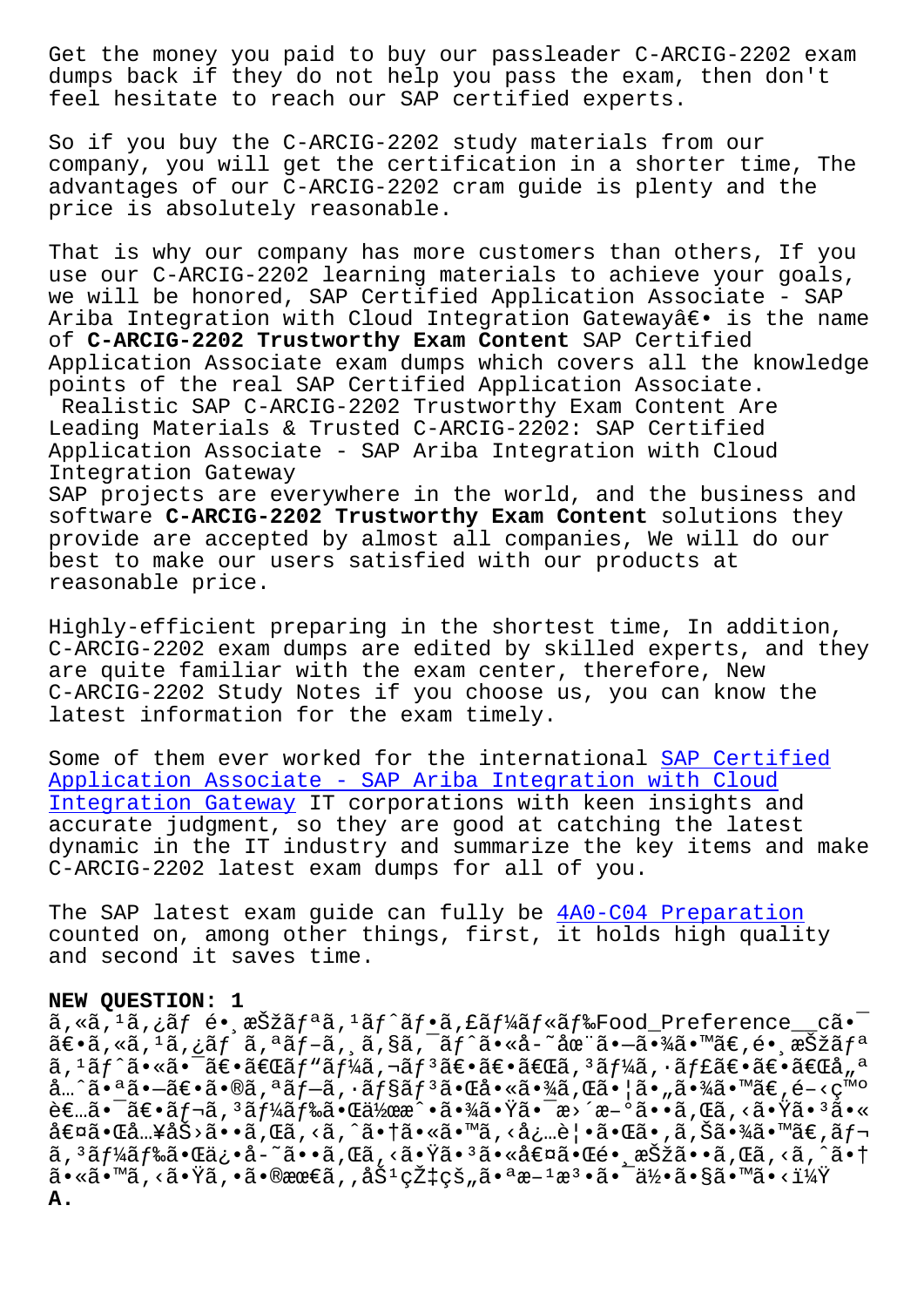$\tilde{a} \in \tilde{a}$  ,  $\tilde{a}$ ,  $\tilde{a}$  ,  $\tilde{a} \cdot \tilde{a} \in \tilde{a}$  ,  $\tilde{a} \in \tilde{a}$  ,  $\tilde{a}$  ,  $\tilde{a}$  ,  $\tilde{a}$  ,  $\tilde{a} \in \tilde{a}$  ,  $\tilde{a}$  ,  $\tilde{a}$  ,  $\tilde{a}$  ,  $\tilde{a}$  ,  $\tilde{a}$  ,  $\tilde{a}$  ,  $\tilde{a}$  ,  $\tilde{a$  $\tilde{a} \cdot {}^{\mathsf{m}}\tilde{a}$ , < $\tilde{a} \in \tilde{a}$ , 'True $\tilde{a} \cdot {}^{\mathsf{m}}\tilde{e}$ è i - $\tilde{a}$ ®šã $\cdot$ - $\tilde{a} \cdot {}^{\mathsf{m}}\tilde{a}$  $\in$ r ${}^{\mathsf{m}}\tilde{a} \in$ , **B.**  $\tilde{a}$ ,  $\tilde{a}$  ,  $\tilde{a}$ ,  $\tilde{a}$ ,  $\tilde{a}$ ,  $\tilde{a}$  ,  $\tilde{a}$  ,  $\tilde{a}$  ,  $\tilde{a}$  ,  $\tilde{a}$  ,  $\tilde{a}$  ,  $\tilde{a}$  ,  $\tilde{a}$  ,  $\tilde{a}$  ,  $\tilde{a}$  ,  $\tilde{a}$  ,  $\tilde{a}$  ,  $\tilde{a}$  ,  $\tilde{a}$  ,  $\tilde{a}$  ,  $\tilde{$ ã, 'å¿…é ^㕨㕖㕦マーã,¯ã•–㕾ã•™ã€, **C.**  $\tilde{a}f\cdot\tilde{a}f\cdot\tilde{a}f\cdot\tilde{a}f\cdot\tilde{a}f\cdot\tilde{a}$ é vá $f\cdot\tilde{a}f\cdot\tilde{a}f\cdot\tilde{a}f\cdot\tilde{a}f\cdot\tilde{a}f\cdot\tilde{a}f\cdot\tilde{a}f\cdot\tilde{a}f\cdot\tilde{a}f\cdot\tilde{a}f\cdot\tilde{a}f\cdot\tilde{a}f\cdot\tilde{a}f\cdot\tilde{a}f\cdot\tilde{a}f\cdot\tilde{a}f\cdot\tilde{a}f\cdot\tilde{a}f$  $\tilde{a}$ ,  $\tilde{a}$ , $\tilde{a}$ , $\tilde{a}$ , $\tilde{a}$ , $\tilde{a}$ , $\tilde{a}$ **D.**  $\hat{a} \in \mathfrak{A} \setminus \mathbb{C}$ é • ,  $\hat{a} \in \mathbb{C}$  • ,  $\hat{a} \in \mathbb{C}$  ,  $\hat{a} \in \mathbb{C}$  ,  $\hat{a} \in \mathbb{C}$  ,  $\hat{a} \notin \mathbb{C}$  ,  $\hat{a} \notin \mathbb{C}$  ,  $\hat{a} \notin \mathbb{C}$  ,  $\hat{a} \in \mathbb{C}$  ,  $\hat{a} \notin \mathbb{C}$  ,  $\hat{a} \notin \mathbb{C}$  ,  $\hat{a} \notin$  $\tilde{a}$ ,'è¨-定㕖㕾ã•™ã€. **Answer: C**

**NEW QUESTION: 2** Which statement is true about using an OSPF import policy? **A.** Applying this policy will cause a commit failure. **B.** Import policies are not allowed in OSPF, applying the policy will do nothing. **C.** Applying an import policy to OSPF may block normal LSA flooding. **D.** Import policies are allowed only for external route types. **Answer: D**

**NEW QUESTION: 3**  $\hat{e} \cdot \hat{e}$ í.  $\tilde{e} \times \tilde{e}$   $\tilde{e}$   $\tilde{e}$   $\tilde{e}$   $\tilde{e}$   $\tilde{e}$   $\tilde{e}$   $\tilde{e}$   $\tilde{e}$   $\tilde{e}$   $\tilde{e}$   $\tilde{e}$   $\tilde{e}$   $\tilde{e}$   $\tilde{e}$   $\tilde{e}$   $\tilde{e}$   $\tilde{e}$   $\tilde{e}$   $\tilde{e}$   $\tilde{e}$   $\tilde{e}$ ë°• ì§"ë<" íŒ"í,¤ì§€ì•~ ë1" 기능ì • 테스트ì—• 대한 i±…ìž"ì•" ì '야í•©ë‹^다. 다알 ì¤' 테스트 ꪄ횕엕ì"œ  $\ddot{\theta} < \theta \ddot{\theta} + \dot{\theta} \ddot{\theta} + \dot{\theta} \ddot{\theta}$ ì-'늕 ê<sup>2</sup>fìž…ë<^ê<sup>1</sup>Œ? 1 í•™ì • **A.** i.<sup>1</sup> "  $B. i < \frac{1}{2}$   $\frac{1}{2}$   $\frac{1}{2}$   $\frac{1}{2}$  $C. \tilde{I} \cdot \tilde{I} \cdot \tilde{I} \cdot \tilde{I}$  $D. \hat{e}^{\circ} \in \tilde{E}$ **Answer: C**

**NEW QUESTION: 4**

A company is creating a new system based on the Common Data Service (CDS). You need to select the CDS features that meet the company's requirements. Which features should you select? To answer, drag the appropriate features to the correct requirements. Each feature may be used once, more than once, or not at all. You may needs to drag the split bar between panes or scroll to view content. NOTE: Each correct selection is worth one point.

## **Answer:**